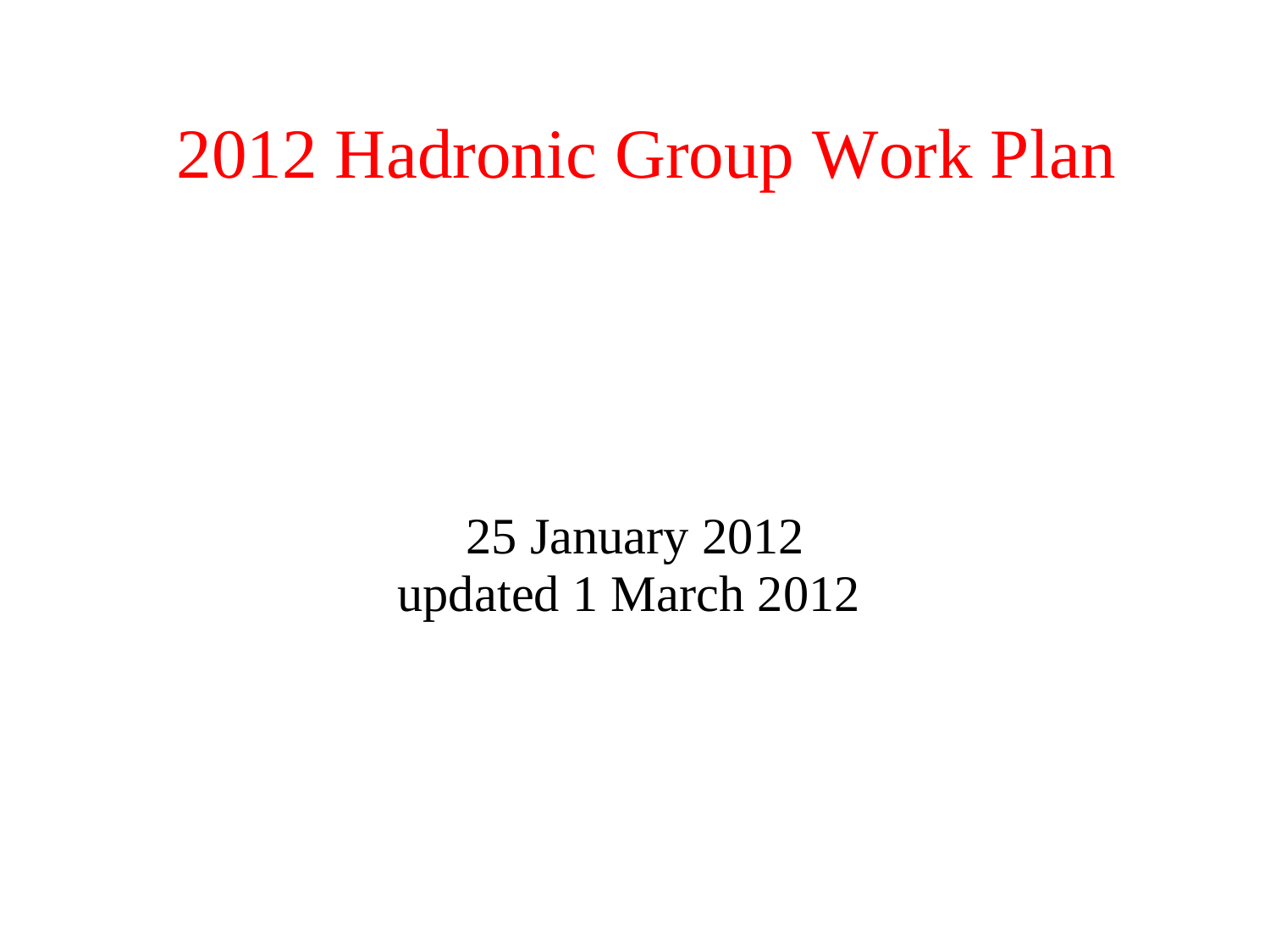### **Outline**

- High priority for 2012
- Model development
- Validation and Testing
- Cross sections
- Code Review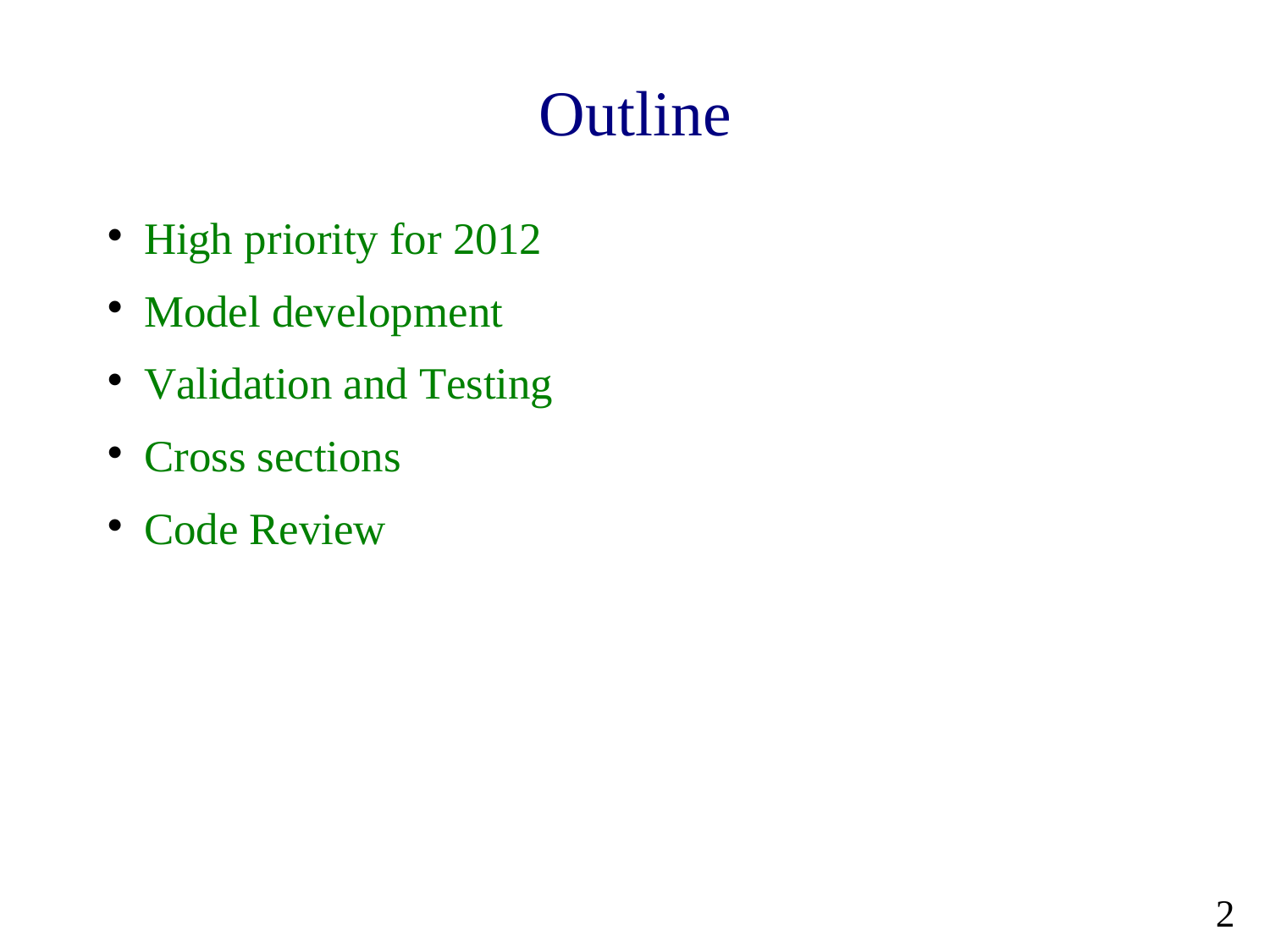## High Priorities for 2012

- Reproduce observed shower shape parameters
	- − resolution, length, width
- Develop more physical way of merging/integrating models
	- − vs. energy/angular distribution/multiplicity
	- − physics list improvements
- Code review to improve:
	- − CPU/memory performance
	- − multi-threaded performance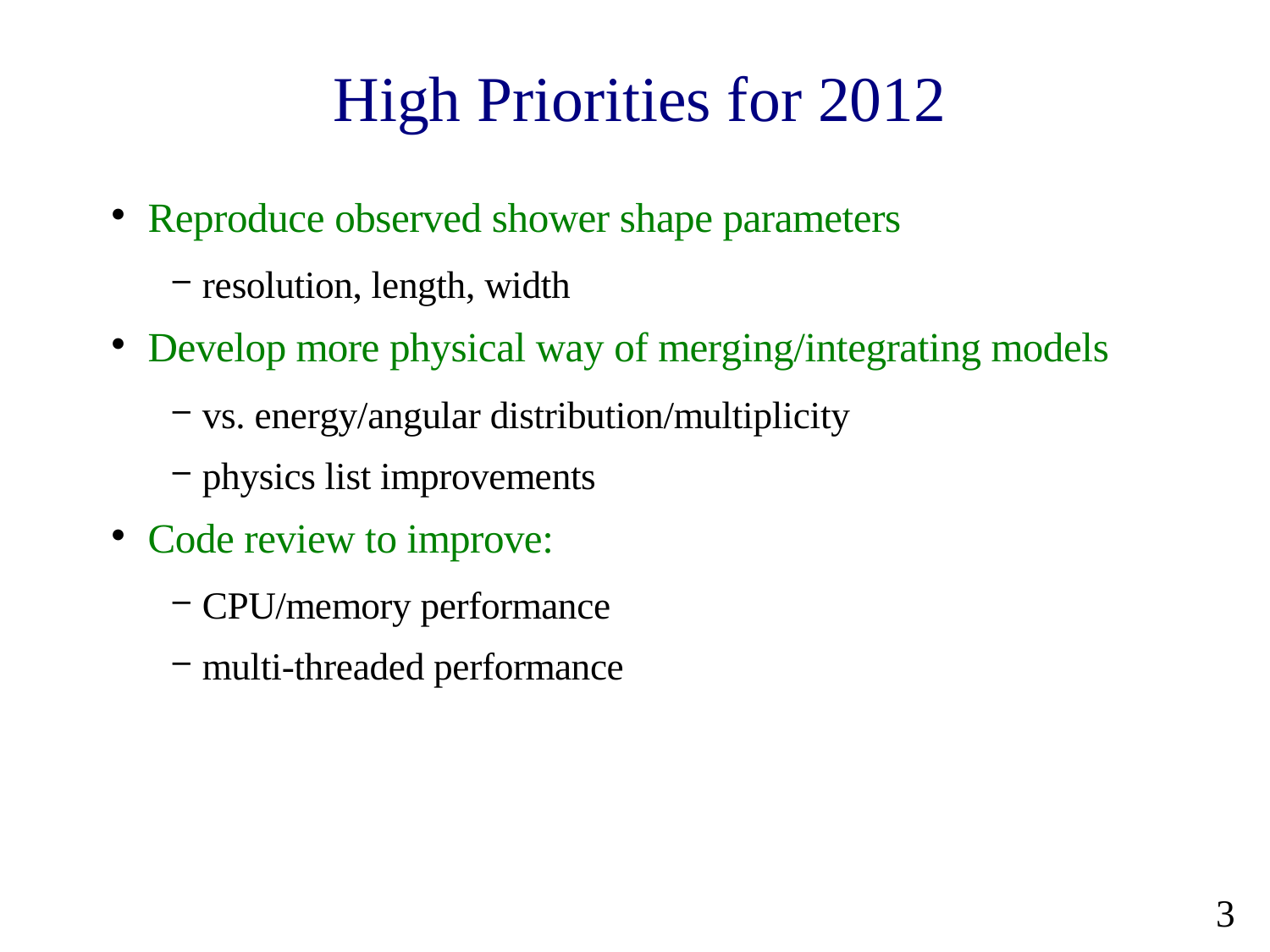## Model Development (1)

- Completion of low energy charged particle models
	- − using CIEMAT-translated databases
		- Pedro Arce (February 2012)
- Fast (CPU) neutron capture model/data
	- − Anything left to be done here, validation?
		- Vladimir Ivantchenko, Tatsumi Koi
- Improvement of LEND/GIDI
	- Tatsumi Koi, Bret Beck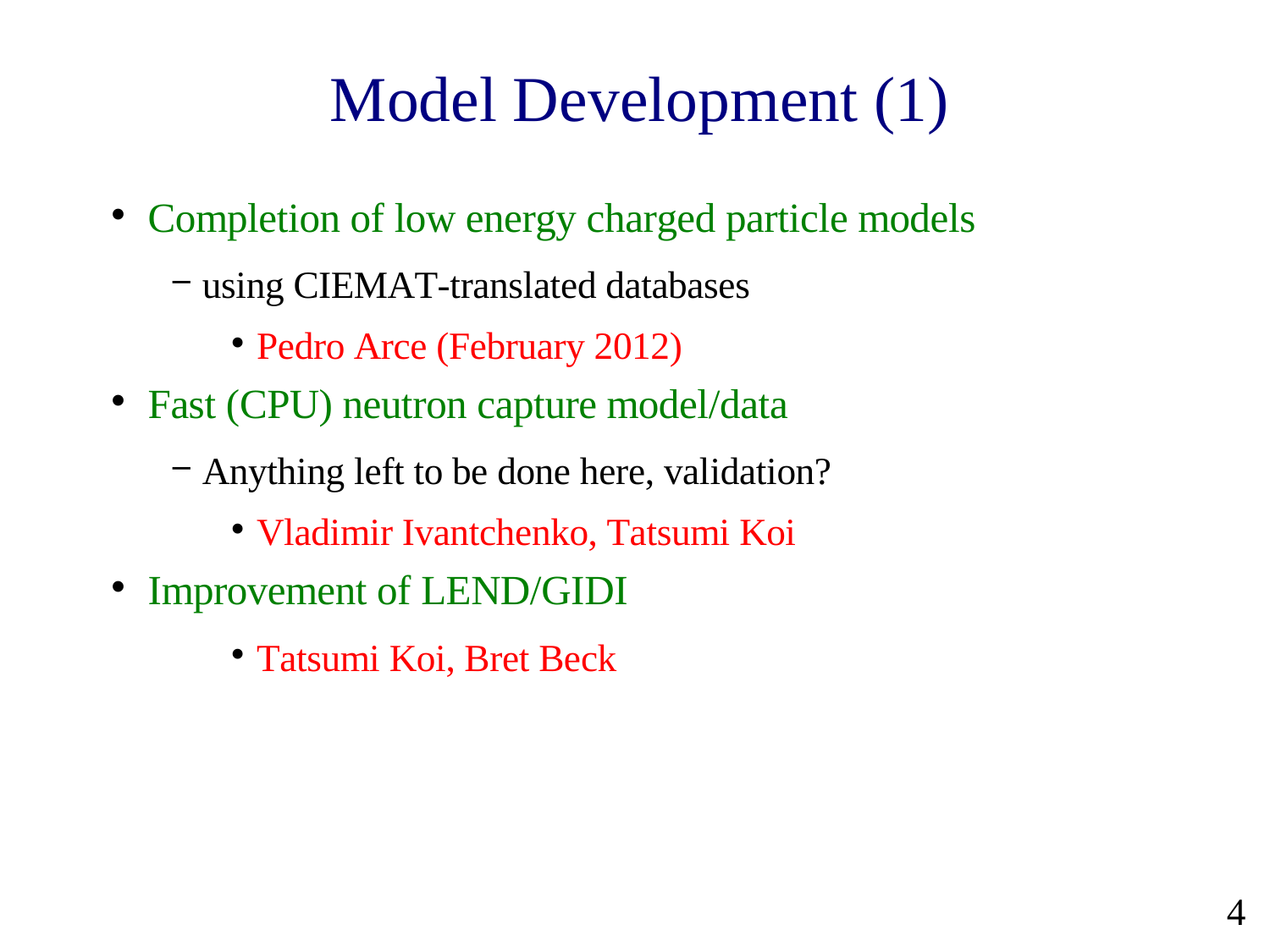# Model Development (2)

- Radioactive decay
	- − clean-up
	- − speed-up
	- − add spontaneous fission channel
		- Dennis Wright (March 2012)
	- − re-design
		- Dennis Wright, Laurent DeSorgher (December 2012)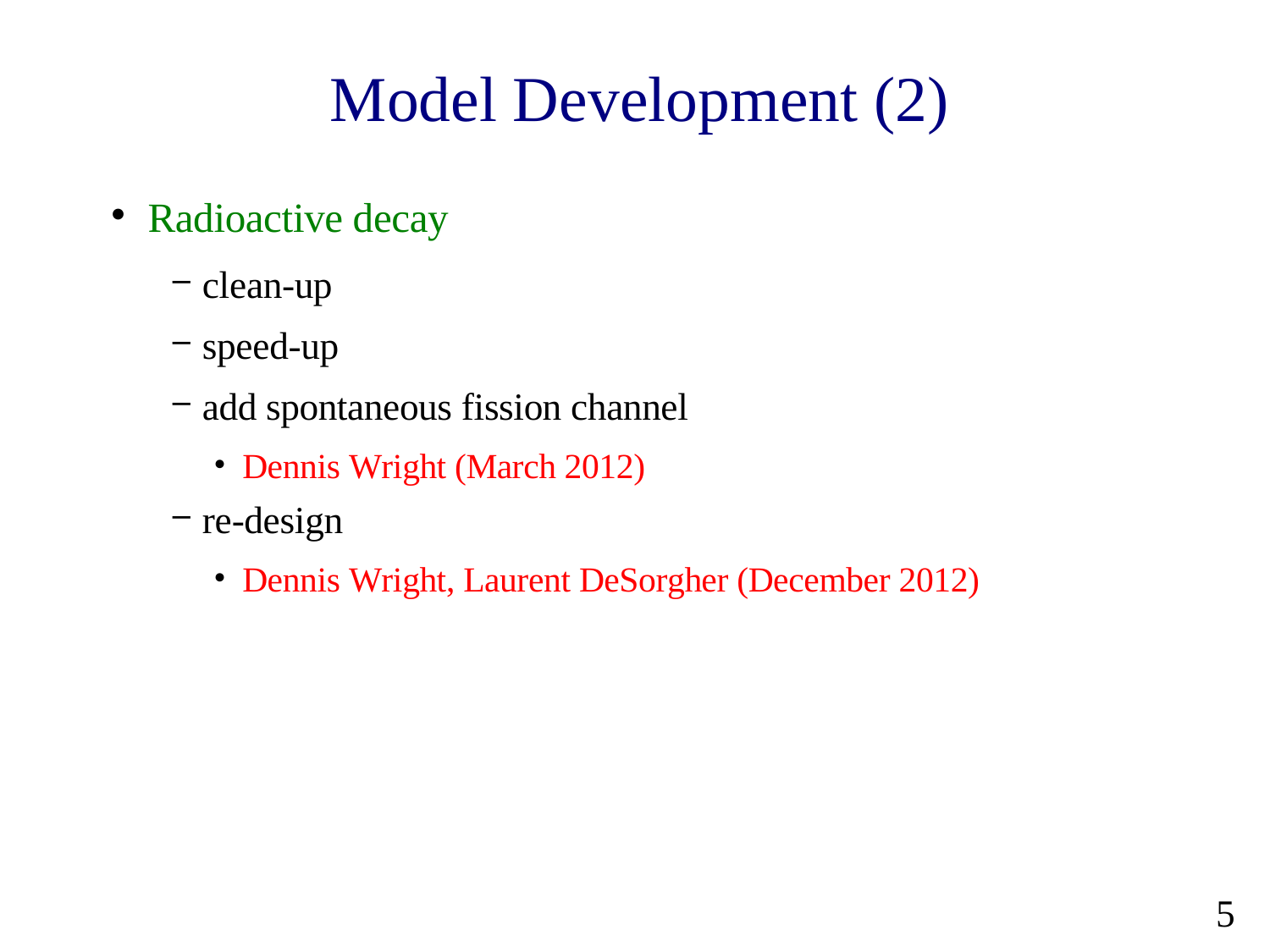## Model Development (3)

- Photo-nuclear, electro-nuclear, muon-nuclear
	- − use direct gamma interaction in Bertini for cascade energies
	- − study possible improvements to low energy gamma interactions
	- − re-examine handling of high energy gammas
		- Dennis Wright (June 2012)
	- − examine using Binary cascade as alternative to CHIPS or Bertini
	- − examine gamma-nuclear cross sections (there are two which is best?)
		- Witold Pokorski (June 2012)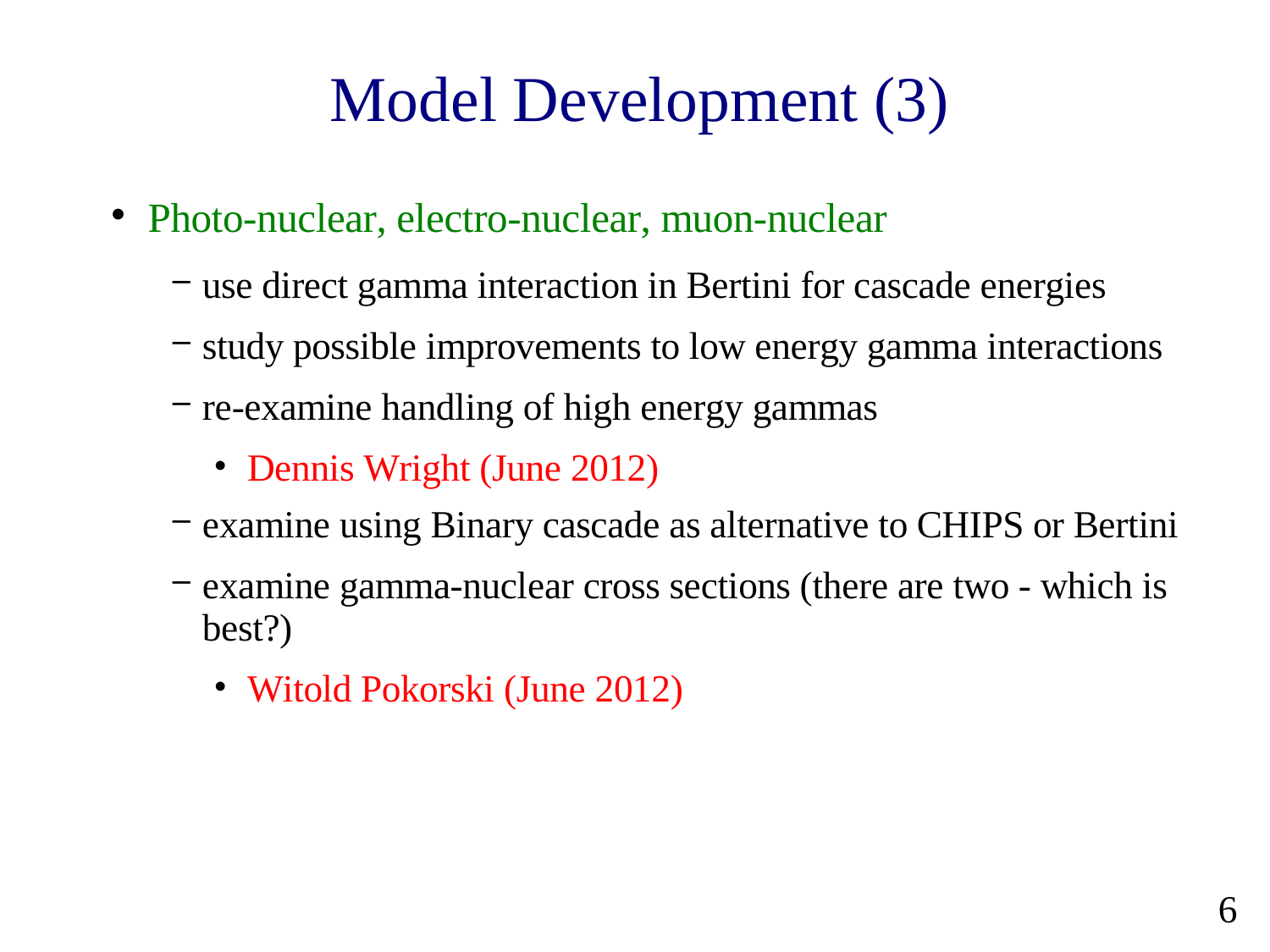## Model Development (4)

- Precompound/de-excitation
	- − improve CPU performance, code clean-up
		- Vladimir Ivantchenko (December 2012)
	- − add coalescence mode to precompound
		- Jose Manuel Quesada, Anton Ivantchenko, Migule Cortes
	- − add alternate Fermi breakup model, improve multifragmentation model
		- Jose Manuel Quesada, Miguel Cortes (June 2012)
	- − add correlations in gamma decay chains to photon evaporation model
		- Jason Detwiler (June 2012)
	- − add alternate photon evaporation model
		- Vladimir Ivantchenko (March 2012)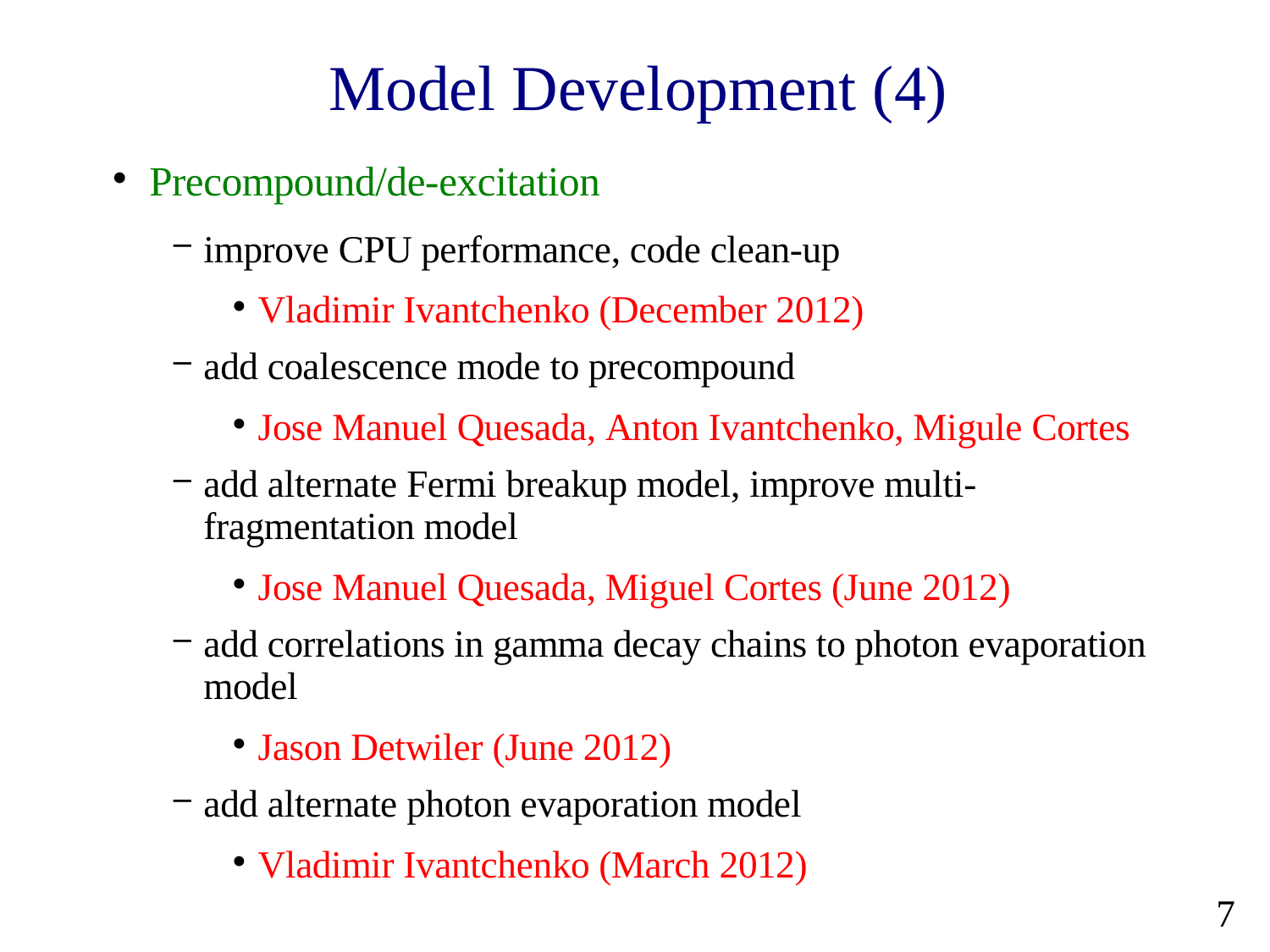## Model Development (5)

- Bertini cascade
	- − improve re-scattering interface
		- Mike Kelsey (June 2012)
	- − 5% CPU increase
		- Mike Kelsey (June 2012)
	- − investigate use for capture models
		- Mike Kelsey, Julia Yarba (December 2012)
	- − complete direct interaction of gammas
		- Dennis Wright (January 2012)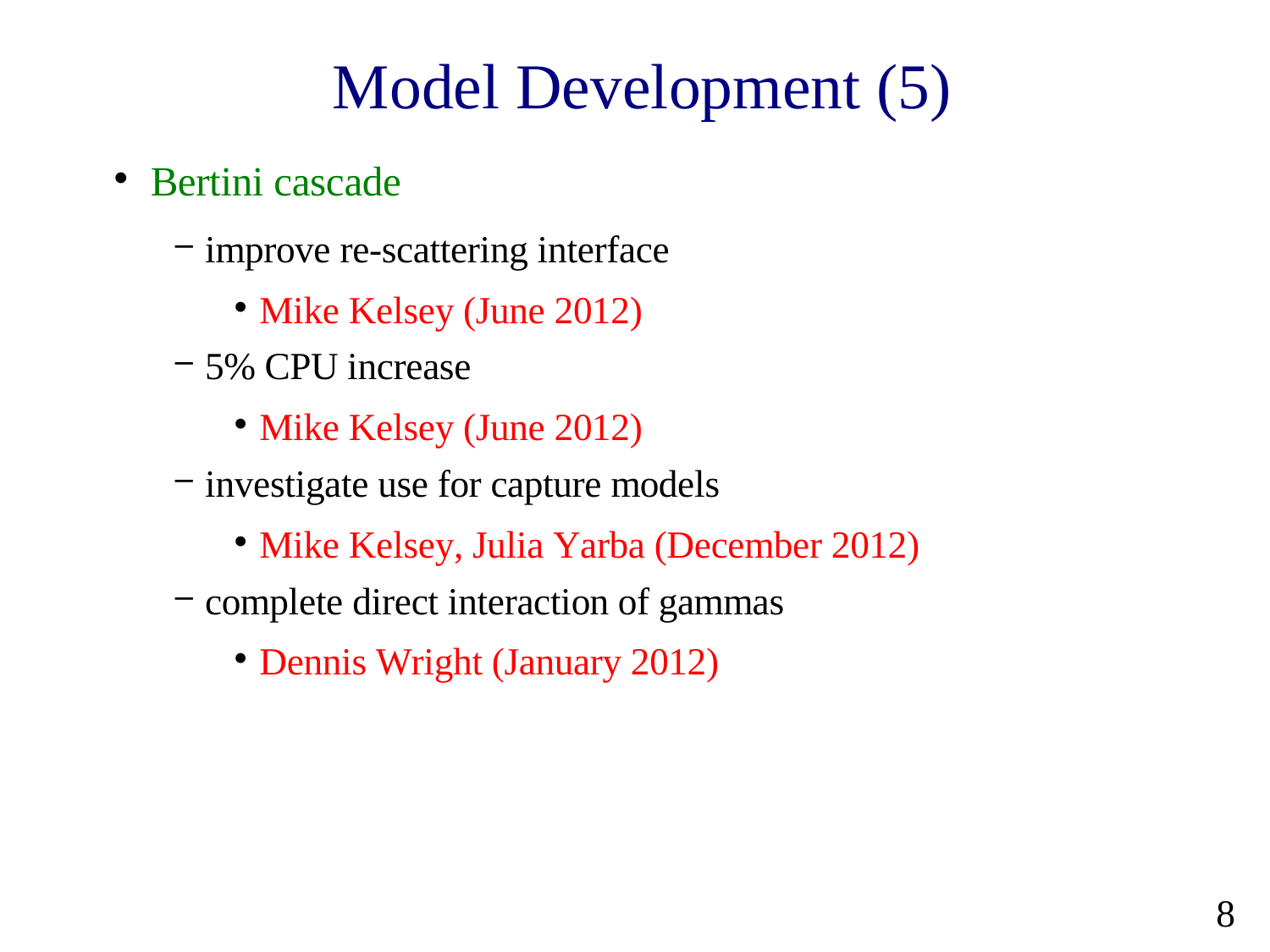## Model Development (6)

- INCL/ABLA
	- − Integrate remaining INCL++ features, extend to light ion reactions bug fixes
		- Davide Mancusi, Pekka Kaitaniemi, Alain Boudard (September 2012)
	- − Eventually remove old INCL from QGSP\_INCLXX
		- Davide Mancusi (December 2012)
	- − improve ABLA and other de-excitation code
		- Alain Boudard (September 2012)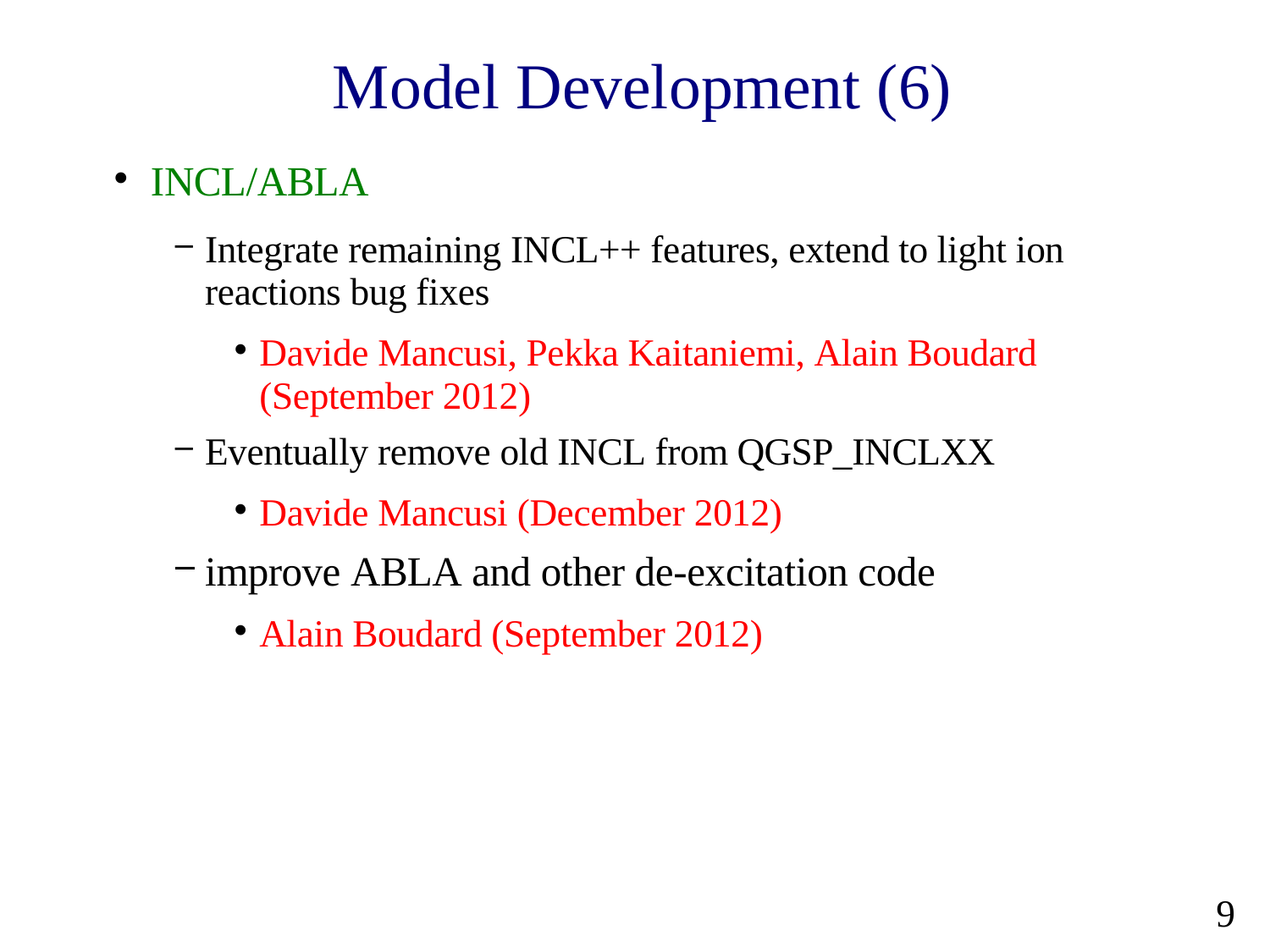## Model Development (7)

- Binary cascade
	- − software review, improvement
	- − study and add coalescence model
		- Gunter Folger (June 2012)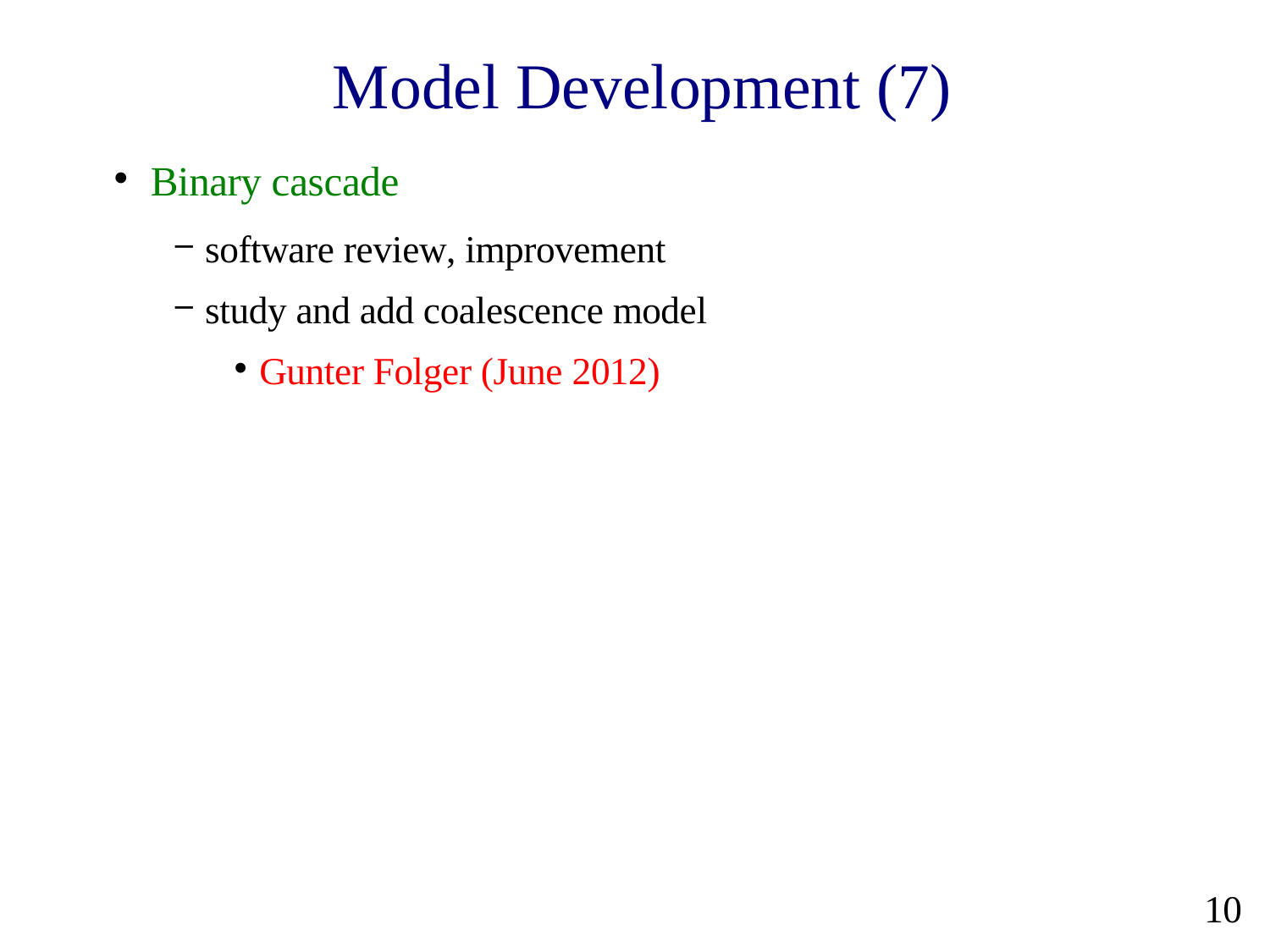## Model Development (8)

- Transition region and shower shapes
	- − study transition from cascade to high energy models (more physical coupling of models)
	- − find ways to better reproduce resolution, shower length and width (empirical or theoretical)
		- Vladimir Uzhinsky, Mike Kelsey, Andrea Dotti, Alberto Ribon, Dennis Wright (December 2012)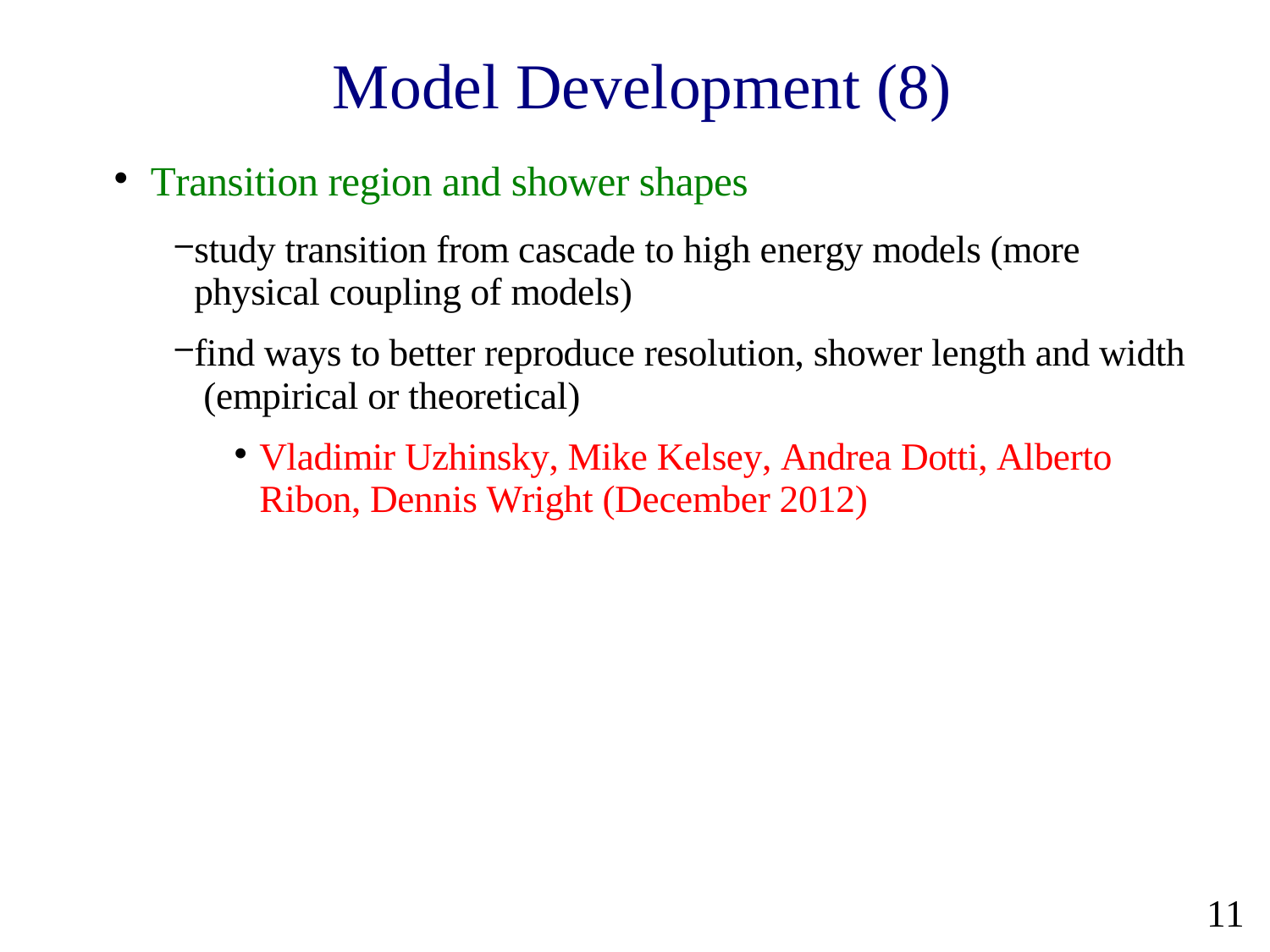# Model Development (9)

#### • Fritiof (FTF)

- − improve anti-nucleus nucleus interactions (parameter tuning, validation, smooth transition to Reggeon cascade, documentation)
	- Vladimir Uzhinsky, Aida Galoyan (April 2012)
- − improve nucleus-nucleus interactions: add projectile residual in final particle list, reggeon cascading in target and projectile  $(A > 11)$ , de-excitation of projectile residual, validation, documentation
	- Vladimir Uzhinsky, Aida Galoyan (July 2012)
- − Improve elastic nucleus-nucleus and anitnucleus-nucleus scattering, including real part of scattering amplitude and correct treatment of Coulomb interactions
	- Aida Galoyan (June 2012)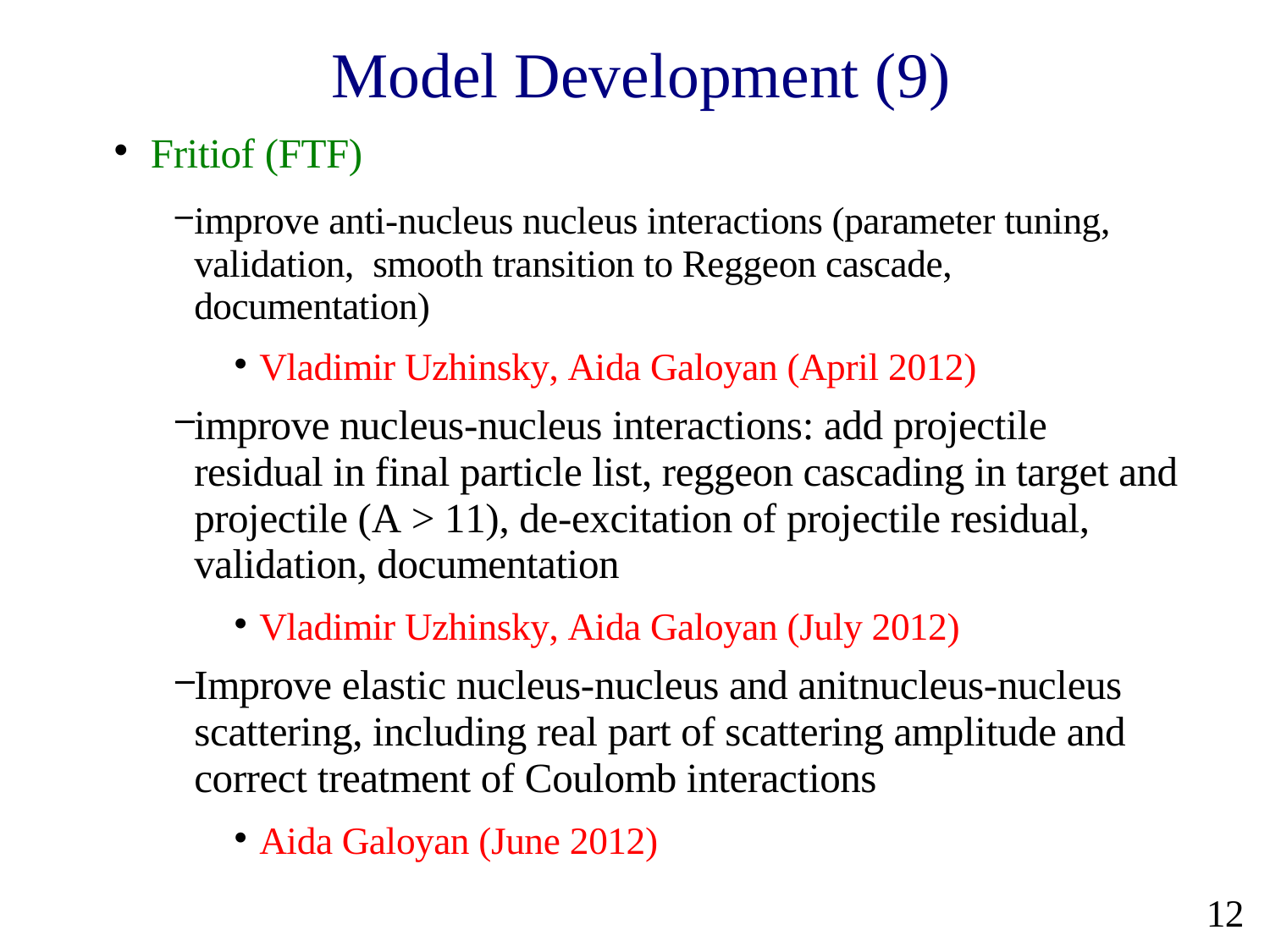### Model Development (10)

- Fritiof (FTF)
	- −Review and software improvement
		- Gunter Folger, Alberto Ribon (June 2012)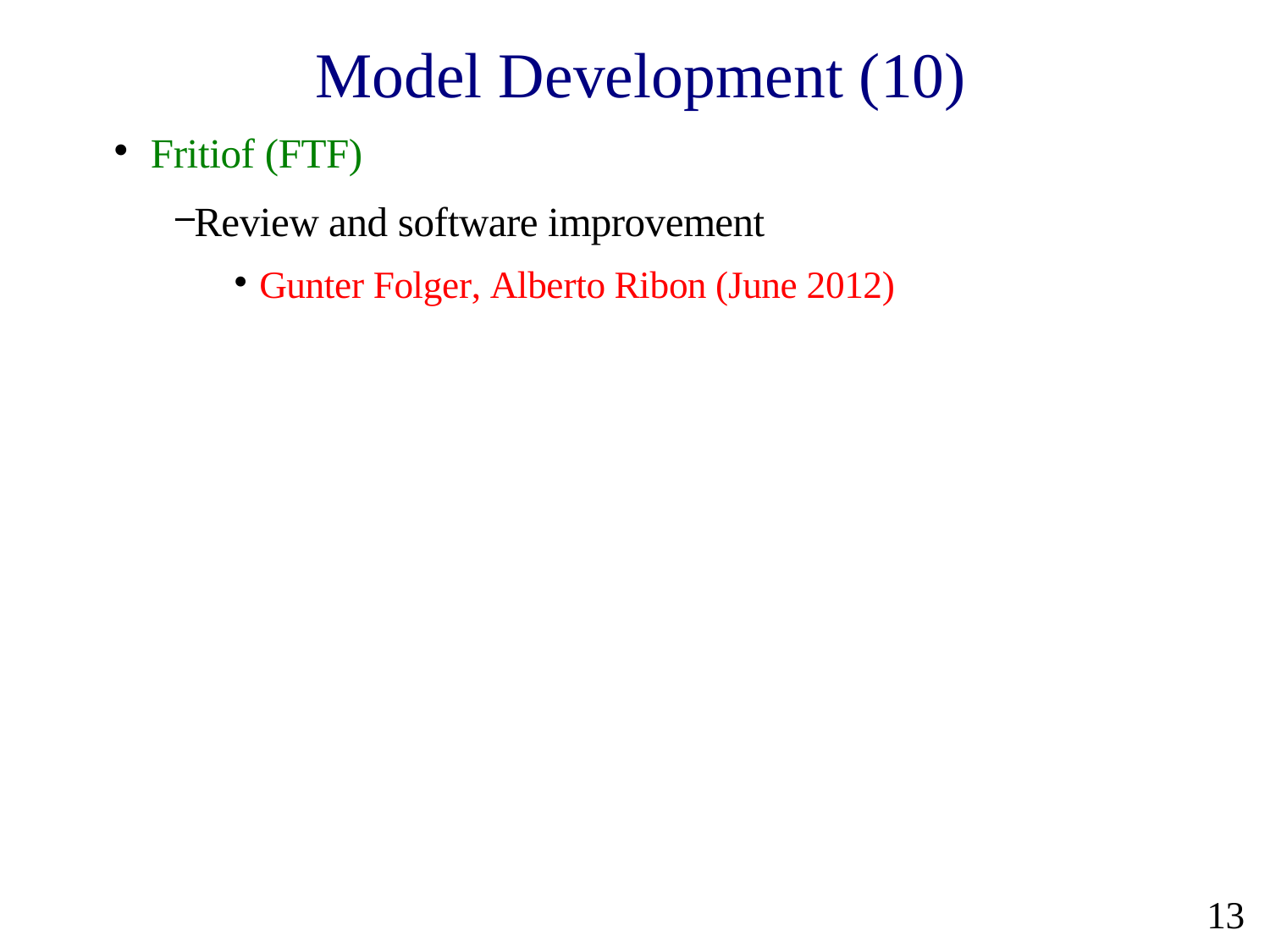## Model Development (11)

#### • QGS

- − model improvements, including addition of Reggeon cascade, review of cross section calculation, update of model parameters, check of fragmentation functions
	- Vladimir Uzhinsky (December 2012)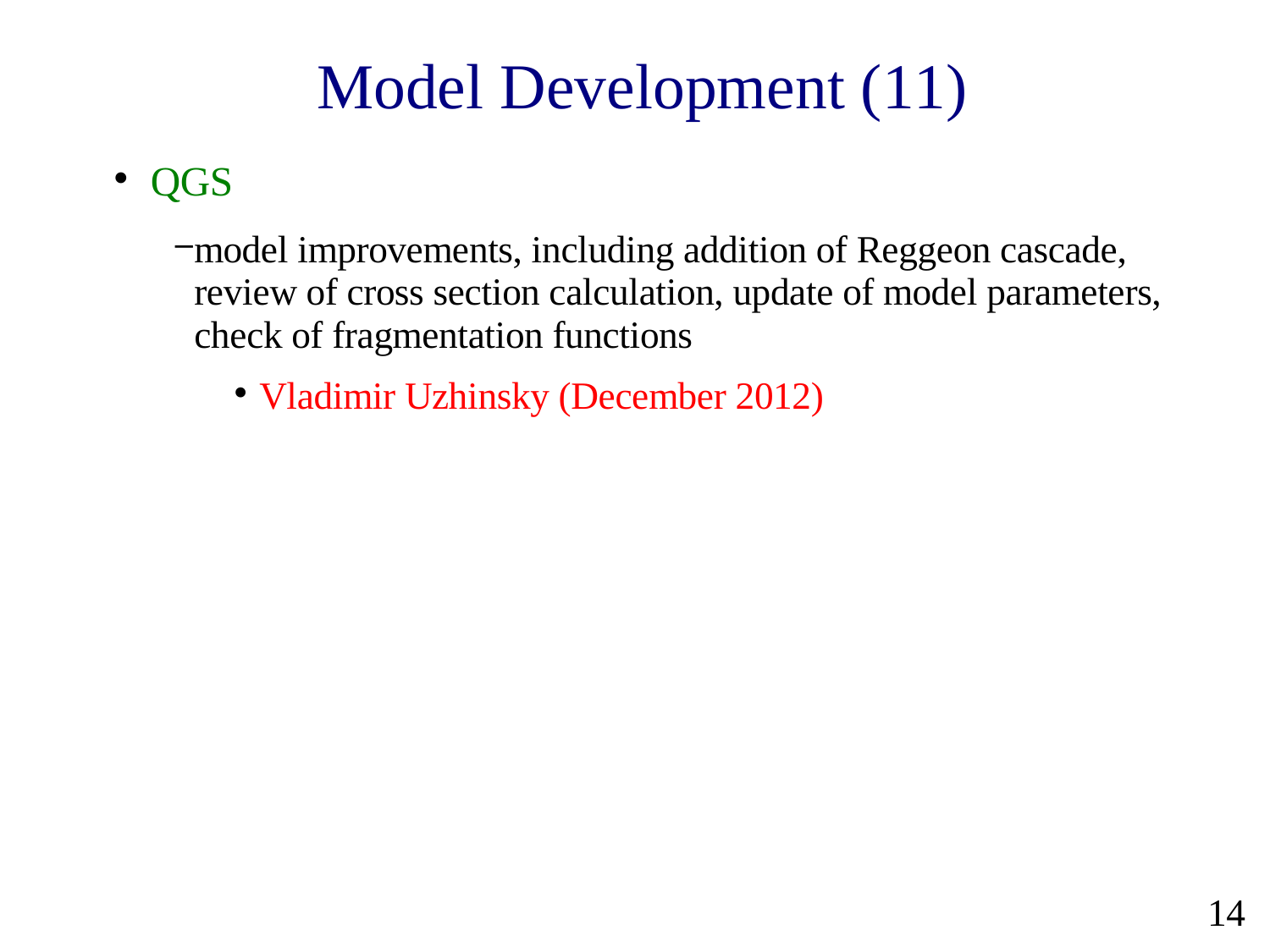### Model Development (12)

- CHIPS
	- development and maintenance
		- Mikhail Kossov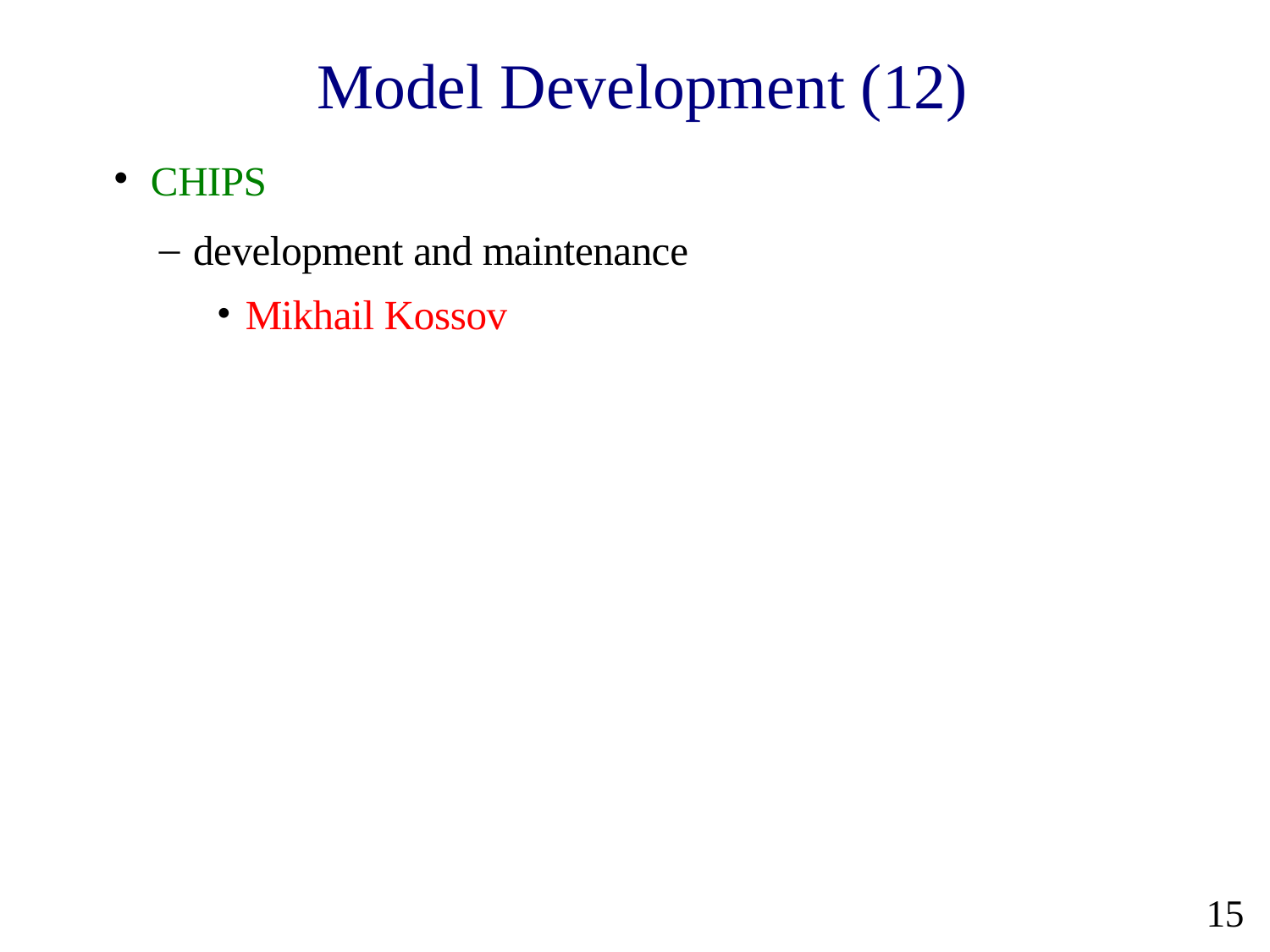## Model Development (13)

- Elastic scattering
	- − replace G4HadronElastic with G4WHadronElastic, then rename to G4HadronElastic
		- Vladimir Ivantchenko, Gunter Folger, Tatsumi Koi, Dennis Wright (December 2012)
	- − continued development of coherent elastic
		- Nikolai Starkov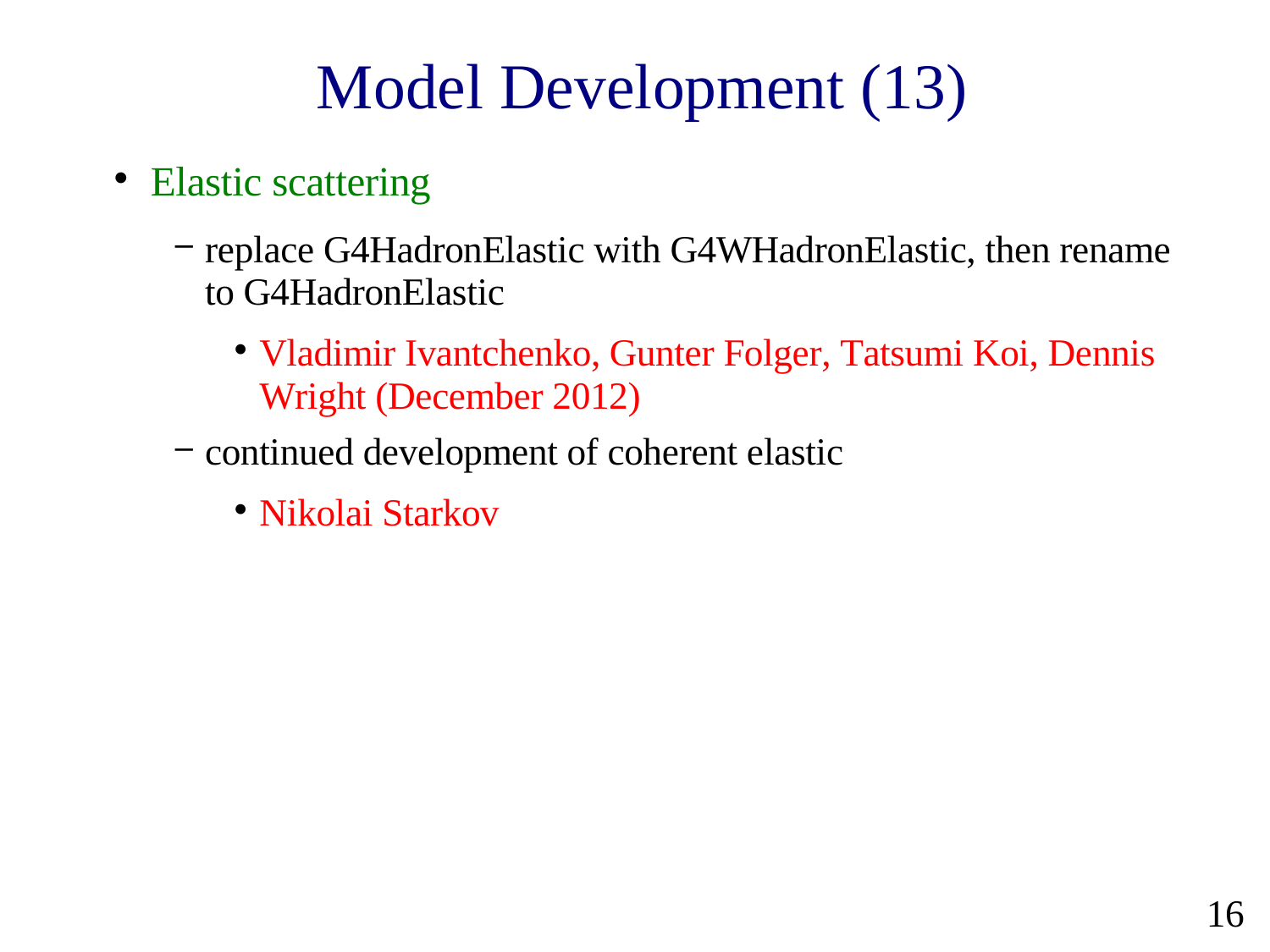### New Model Development Projects

- − Review, improve EM dissociation
	- Vladimir Uzhinsky (2013)
- − Investigate high pt production models
	- Vladimir Uzhinsky (2013)
- − Study flow effects in nucleus-nucleus scattering
	- Vladimir Uzhinsky (2013)
- − New muon stopping and capture model
	- Krzysztof Genser, Julia Yarba, Daniel Elvira (June 2012)
- − Use Vanderbilt biasing scheme to replace hadronic cross section biasing
	- Dennis Wright (December 2012)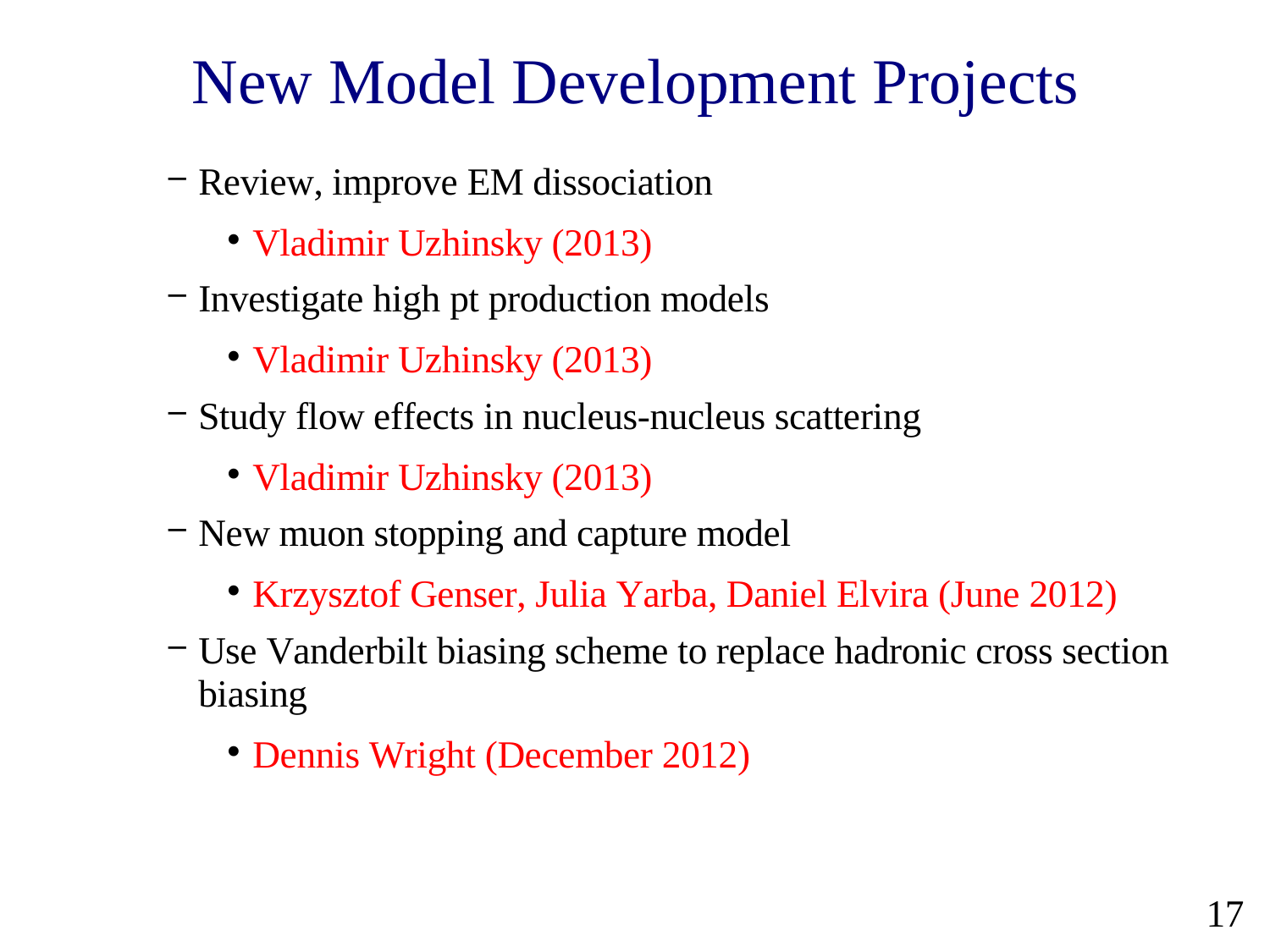### Cross Sections

- Continue cross section re-design
	- Gunter Folger, Tastumi Koi, Vladimir Ivantchenko, Dennis Wright (December 2012)
- Cross section validation
	- Anton Ivantchenko (June 2012)
- Cross section development
	- − complete the parameterization of elastic cross sections for p, pbar, pi, K on p, calculate Glauber cross sections for p, pbar, pi, K on A, and nucleus-nucleus
		- Vladimir Grichine, Aida Galoyan (May-June 2012)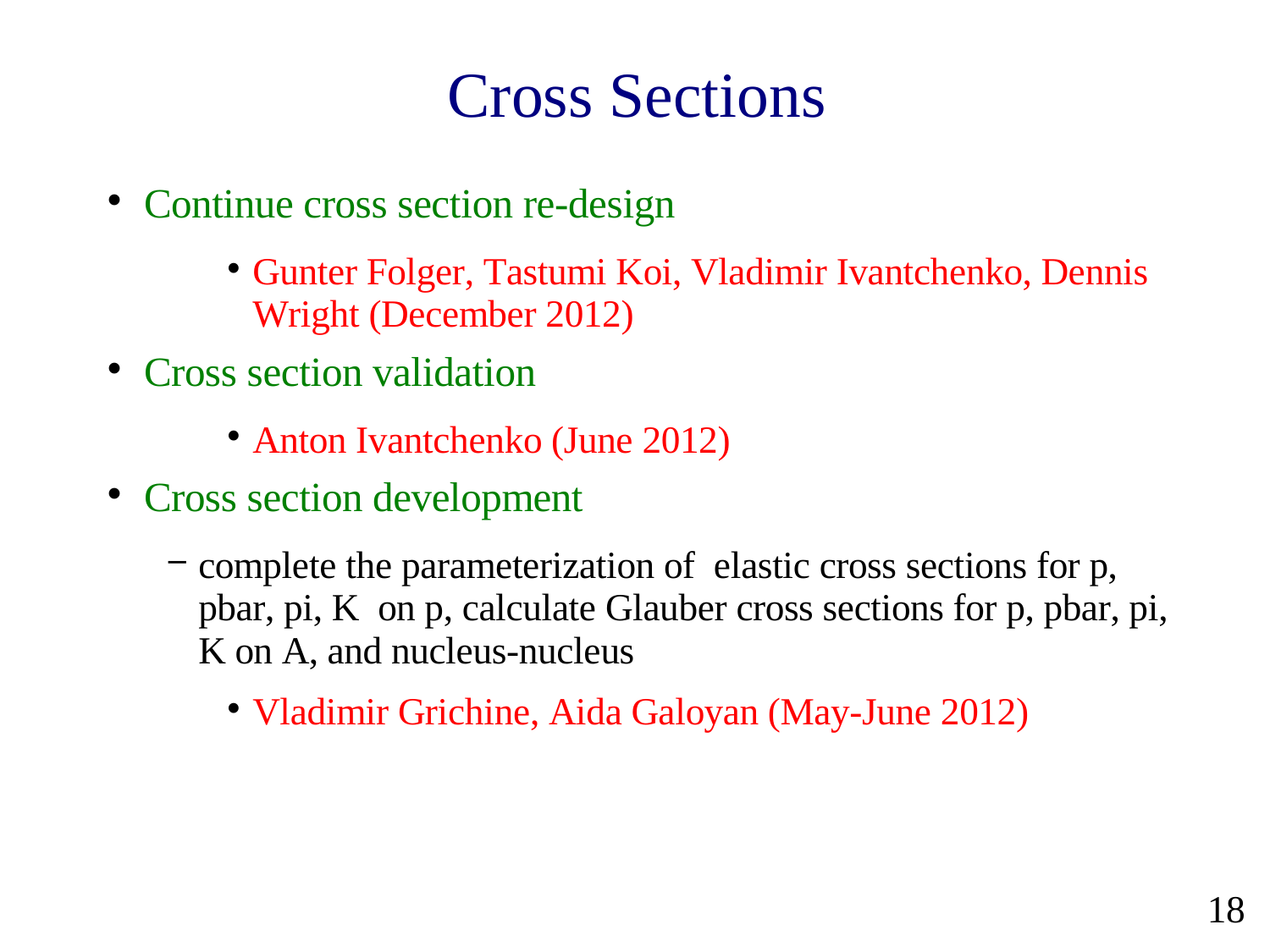## Validation and Testing (1)

- Continuing validation effort
	- − test30, test35, IAEA validation
		- Anton Ivantchenko, Vladimir Ivantchenko, Alex Howard
	- − medium energy validation (test47: validation vs. ITEP data up to 7.5 GeV)
		- Julia Yarba
	- − Stopping and at-rest validation (test48)
		- Julia Yarba, Krzysztof Genser
	- − calorimeter validations and shower studies with various physics lists (especially in transition region)
		- Alberto Ribon, Andrea Dotti
	- − Grid validation
		- Alberto Ribon, Andrea Dotti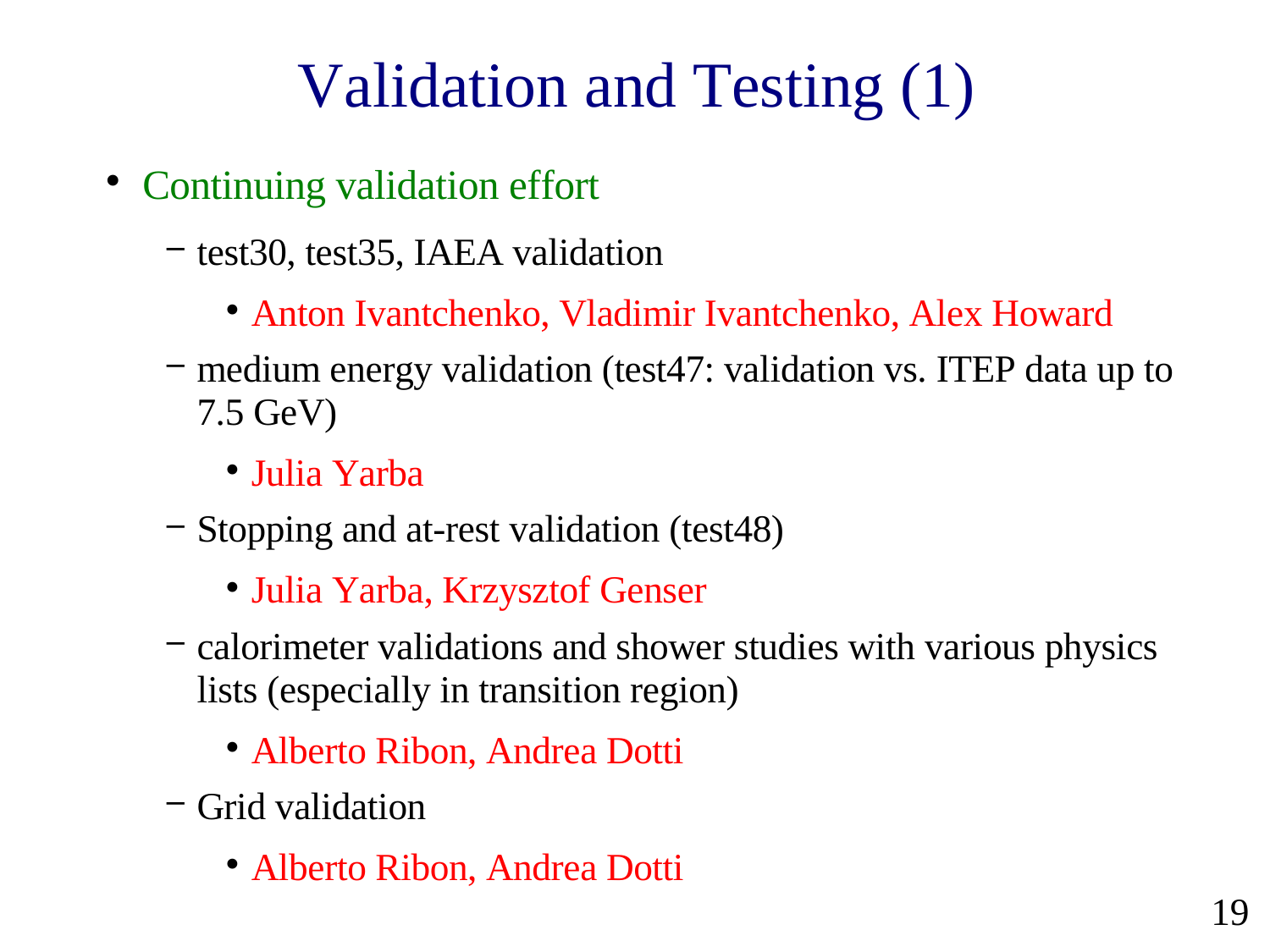## Validation and Testing (2)

- Continuing validation effort
	- − improvements in hadronic validation suite (increased automation)
		- Hans Wenzel, Julia Yarba (June 2012)
	- − rerun shielding tests for SATIF-11
		- Tastumi Koi (March 2012)
	- − INCL/ABLA
		- Pekka Kaitaniemi, Alain Boudard, Davide Mancusi (December 2012)
	- − comparison to MIPS and BNL data between 10 and 100 GeV
		- Sunanda Banerjee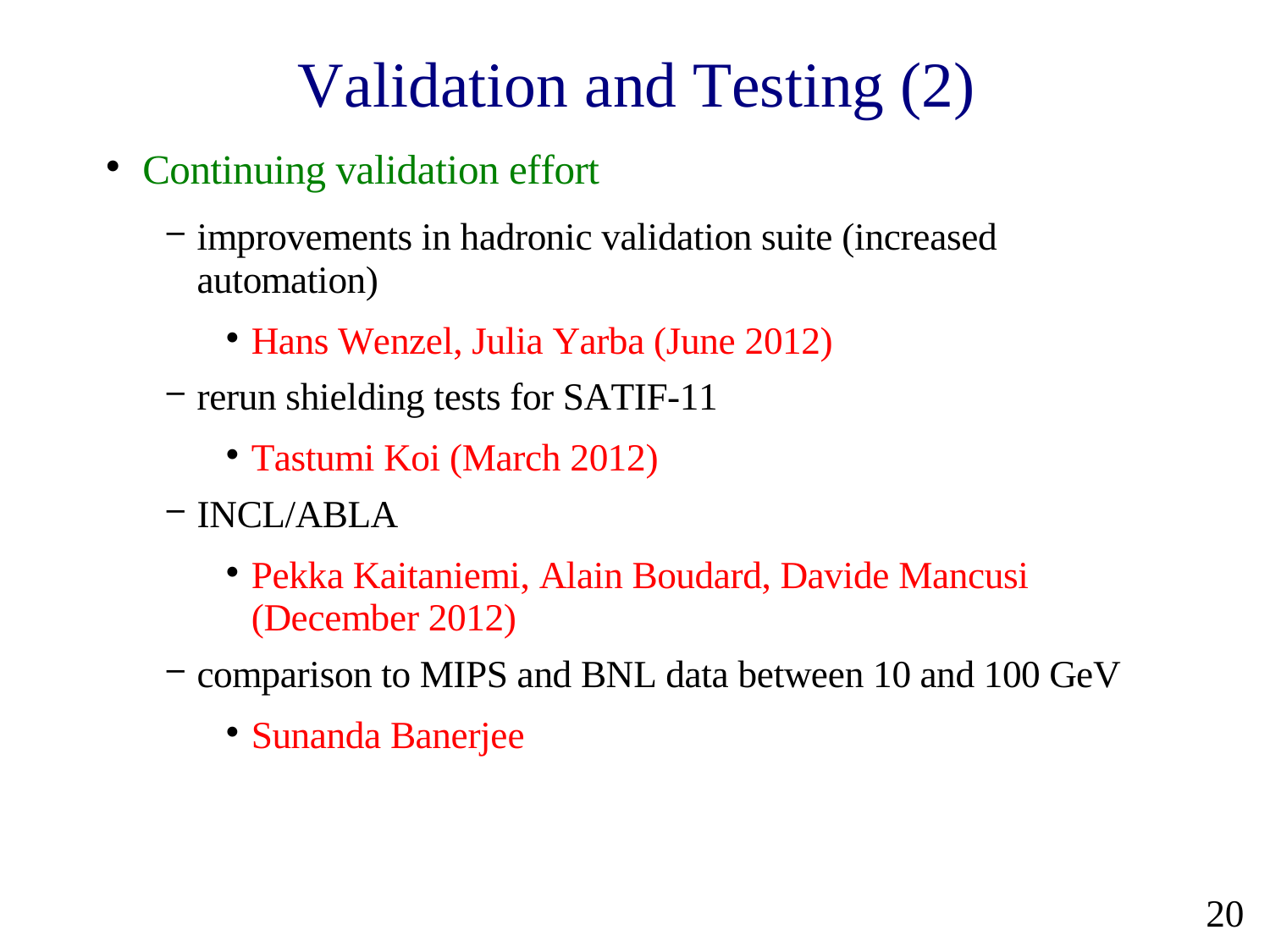### Validation and Testing (3)

- New validation projects
	- − radioactive decay validation suite
		- Dennis Wright, Laurent DeSorgher (2013)
	- − expansion of high energy validation suite
		- Gunter Folger (2013)
	- − QGS validation (and check fragmentation functions)
		- Vladimir Uzhinsky (August 2012)
	- − FTF validation for pi/K-nucleus and nucleus-nucleus
		- Vladimir Uzhinsky (June 2012)
	- − ion-ion
		- Anton Ivantchenko, Tatsumi Koi (December 2012)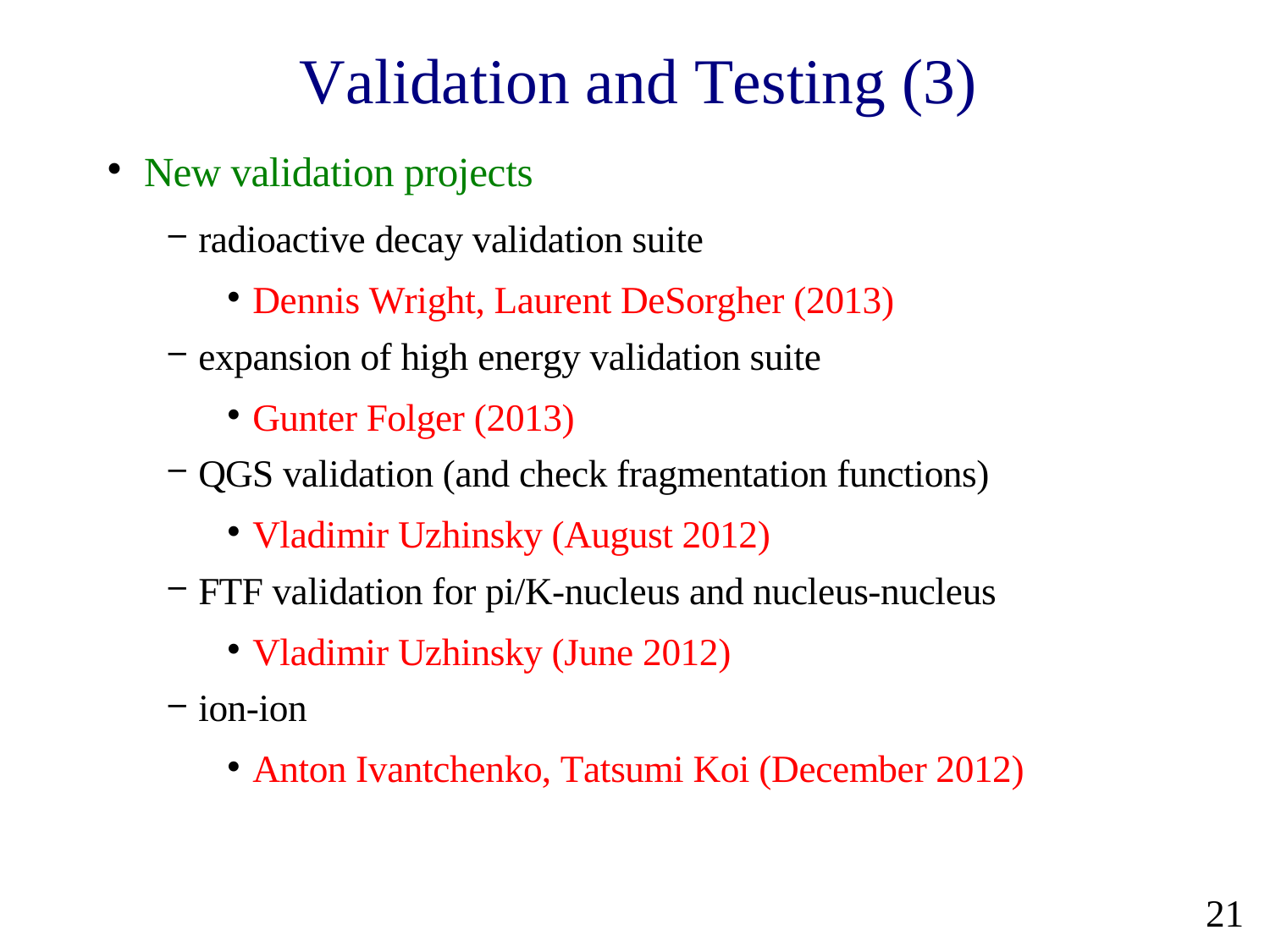### Validation and Testing (4)

- New validation projects
	- − ENDL/GIDI validation and documentation
		- Tatsumi Koi, Bret Beck (June 2012)
	- − CIEMAT translated database testing
		- Daniel Cano Ott, Tatsumi Koi (June 2012)
	- − Validate Bertini-Precompound interface
		- Mike Kelsey (March 2012)
	- − Testing diffuse elastic and nucleus-nucleus elastic models within a physics list
		- Vladimir Grichine (June 2012)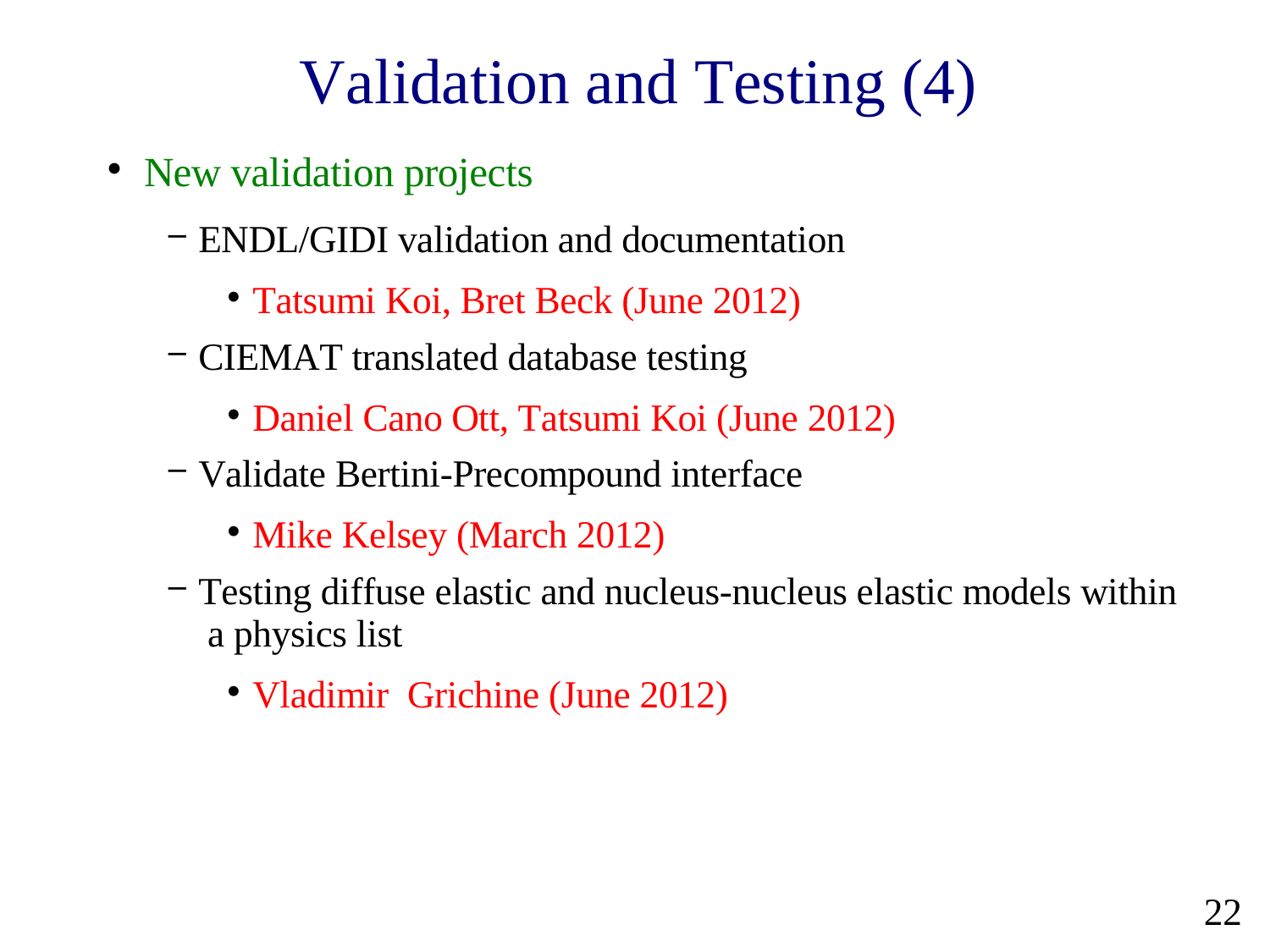## Validation and Testing (5)

- New testing projects
	- − more testing and checking of energy/momentum conservation
		- Gunter Folger (June 2012)
	- − study/evaluate the movement of E/p checking out of G4HadronicProcess and into separate class
		- Dennis Wright, Gunter Folger (June 2012)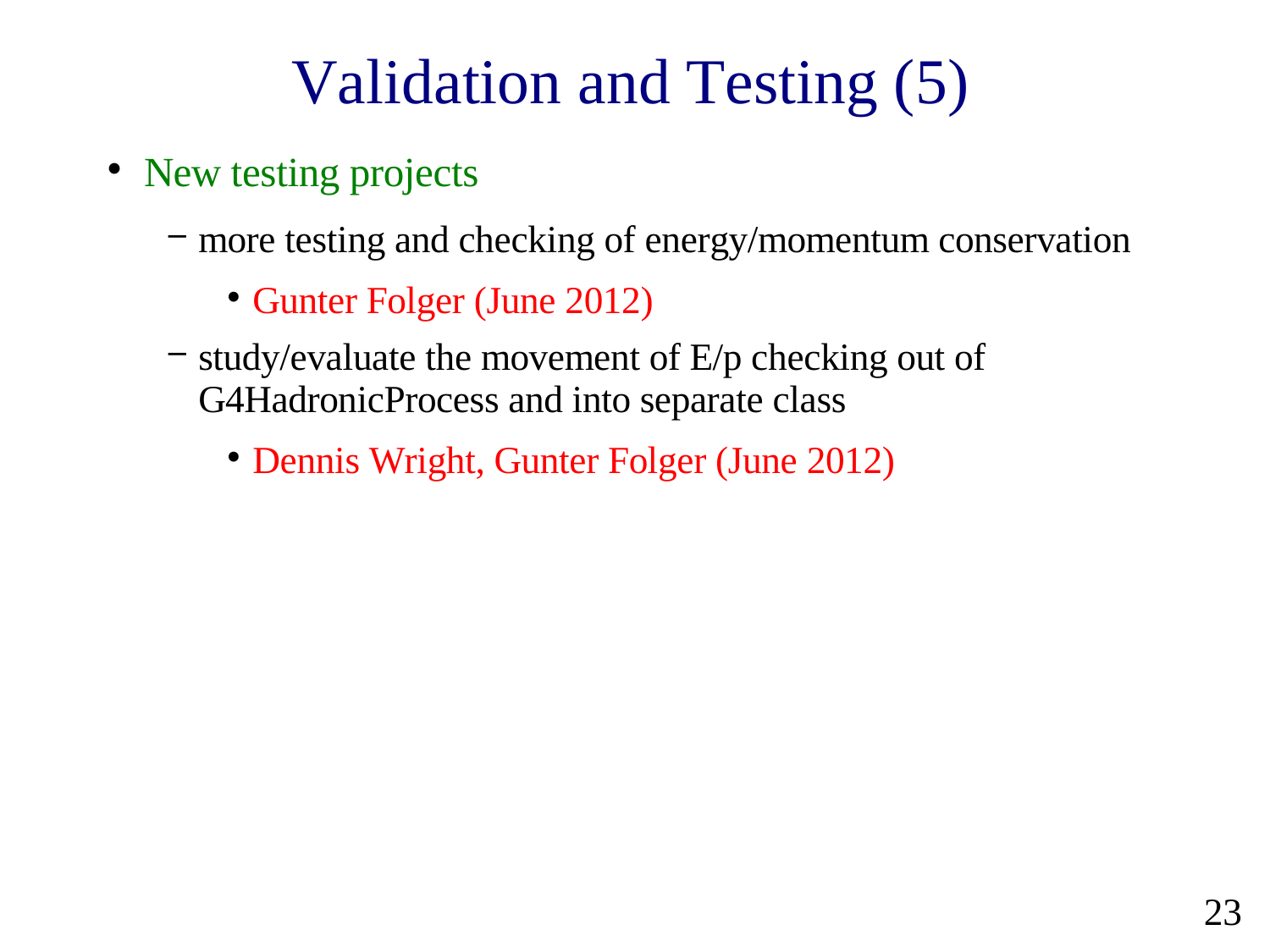## Code Review (1)

- Examine ways to improve multi-threaded performance
	- − enforce const-ness, etc.
		- All (December 2012)
- Review GEM code to look for improvements
	- Anton Ivantchenko, Vladimir Ivantchenko (June 2012)
- Code speed-up
	- − evaluate possible savings by reduction of number of virtual classes (flatten hadronic framework)
		- Gunter Folger, Dennis Wright, Vladimir Ivantchenko (December 2012)
- Code clean-up
	- − remove isotope production infrastructure from processes, move to LEP models
		- Dennis Wright (January 2012) 24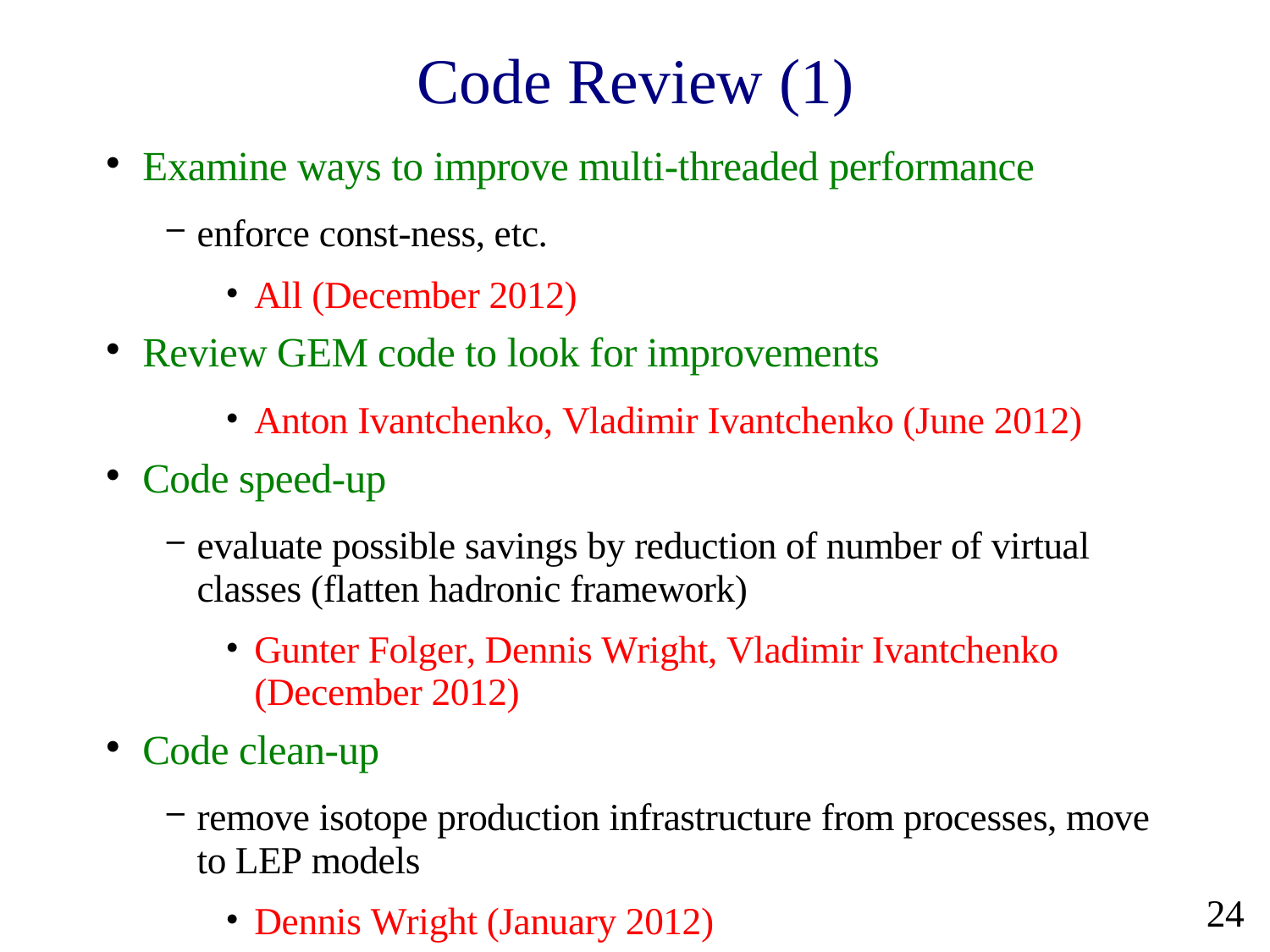# Code Review (2)

- Reproducibility
	- − improve "strong" reproducibility: recover same results when run is stopped and re-started as when run goes continuously to completion
	- − examine random seed handling
		- Alberto Ribon (June 2012)
- Re-visit error handling/diagnostics (restore whiteboard functionality?)
	- Dennis Wright (2013)